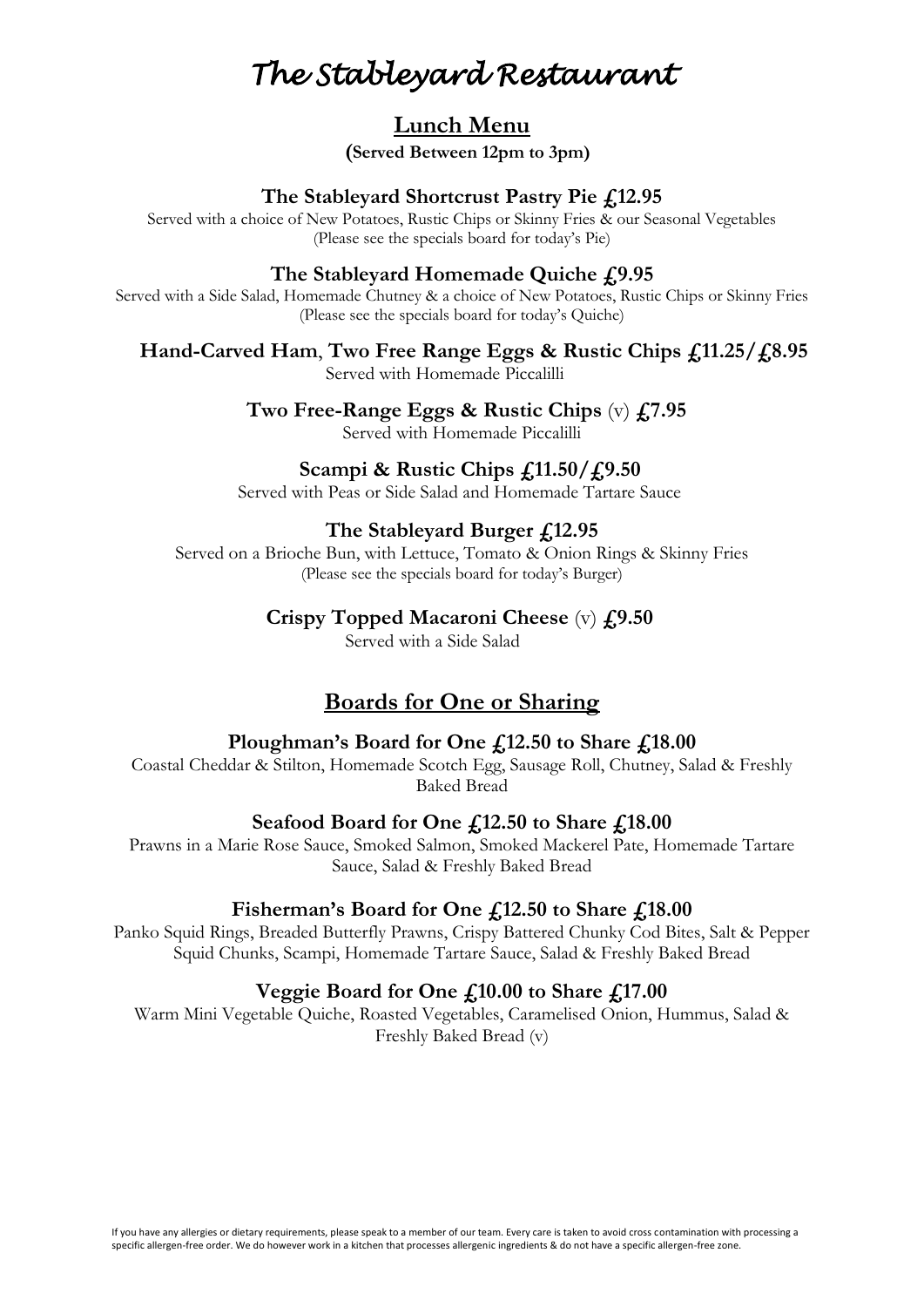## **Light Bites (Served Between 12pm to 3pm)**

# **Deep-Fried Brie** (v) **£8.25**

Served with Redcurrant Jelly & Salad

## **Homemade Soup of the Day** (v)**£5.95**

 Served with Brown, White or Gluten Free (Please see the specials board for today's Soup)

#### **Baked Mushroom** (v) **£8.25**

Served with Caramelised Onion, Pine Nuts & Smoked Dorset Red Cheddar

**Homemade Sausage, Sage & Redcurrant Rolls £7.25** Served Warm with a Side Salad

## **Grilled Halloumi Salad** (v) **£9.95**

Served with Walnut, Orange & Mint Salad

## Prawns & Smoked Salmon Salad £,10.95

Prawns Served in a Marie Rose Sauce on a Bed of Mixed Leaves

**Caesar Salad £10.50** Served with Chicken, Bacon, Egg & Croutons

### **Cheddar Ploughman's £8.50**

Coastal Cheddar, Ham, Picked Onions, Salad Chutney & Freshly Baked Bread

## **Jacket Potatoes**

**(Served Between 12pm to 3pm)** All jackets are served with a side salad

Simple Butter & Cheddar Cheese (v)**£7.95**

Baked Beans & Cheddar Cheese(v) **£8.95**

Tuna Mayonnaise **£8.95**

Prawns in Marie Rose Sauce **£9.50**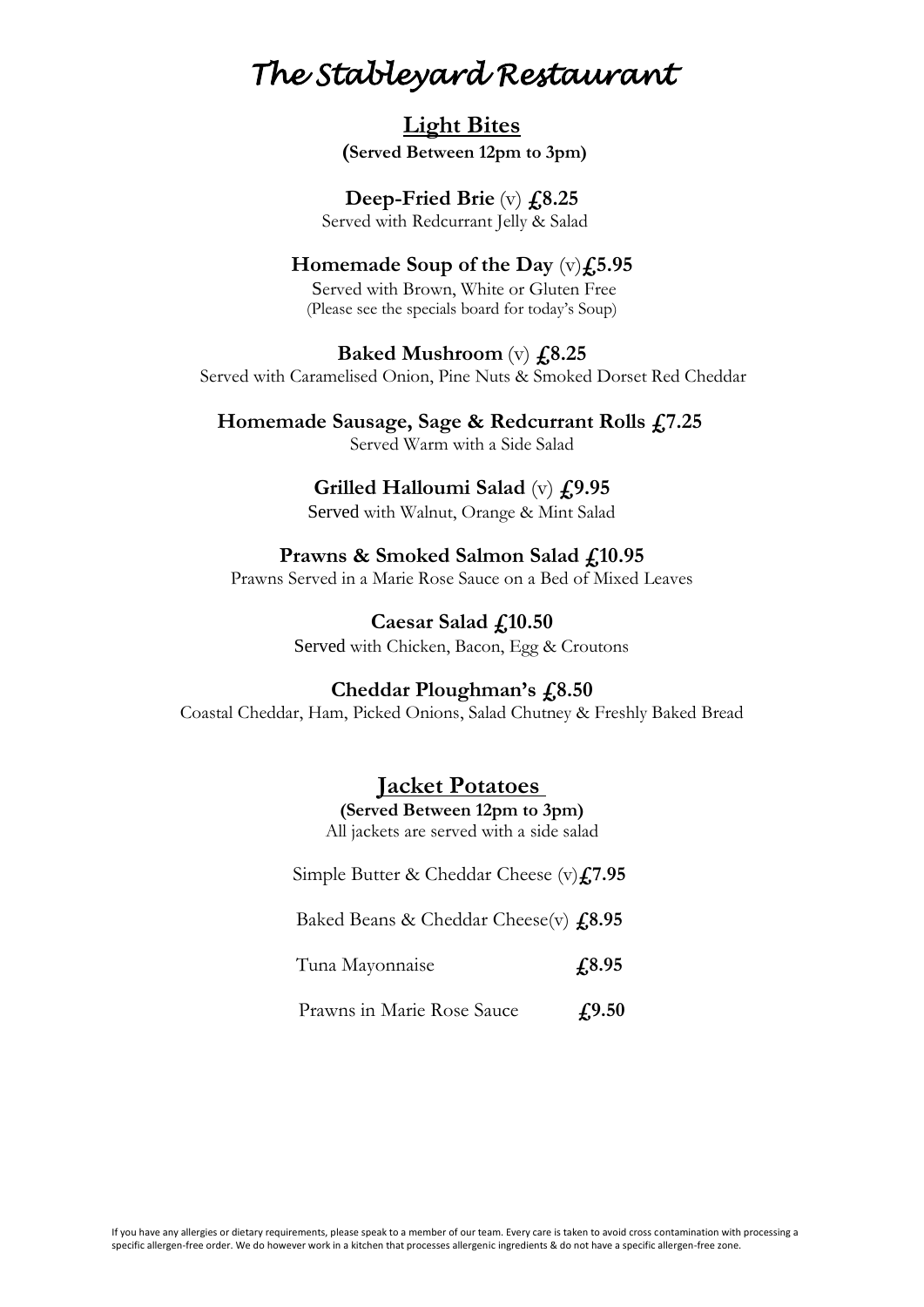**Children's Menu (Served Between 12pm to 3pm)**

#### **Children's Meal Choice £6.25**

(*Please select 1 from each of the 4 lines below)* - Sausages/Fish Fingers/Chicken Bites or Baked Ham - Chips/New Potatoes, - Peas/Salad/Baked Beans - Apple Juice Carton/Orange Juice Carton

#### **Children's Sandwich Meal £4.25**

(*Please select 1 from each of the 2 lines below)* - Ham/Cheese/Jam - Crisps/Fruit

 **Baked Beans on Toast £3.50**

**Cheese on Toast £3.50**

 **Tomato Pasta £4.50**

 **Macaroni Cheese £4.50**

 **Crudites & Hummus £3.50**

## **Side Orders/Extras**

| Rustic Chips $(v)$ <b>£3.50</b>                     | Skinny Fries $(v)$ <b>£3.50</b> |                                        | Cheesy Chips $(v)$ <b>£4.25</b> |
|-----------------------------------------------------|---------------------------------|----------------------------------------|---------------------------------|
| Sweet Potato Fries (v) $\textbf{\textsterling}3.75$ | Onion Rings                     | $f_{1,3.50}$                           | Bread & Butter £1.50            |
| Buttered New Potatoes $(v)$ <b>£3.00</b>            |                                 | Seasonal Vegetables $(v)$ <b>£3.25</b> |                                 |
| Side Salad $f$ , 3.25                               | Baked Beans <b>£0.50</b>        | Cheese $f_{1.00}$                      | Chutney $f_{\rm s}0.20$         |
|                                                     | Coleslaw $f_{\cdot}$ .50        |                                        |                                 |
|                                                     | Crisps £1 per packet            |                                        |                                 |
|                                                     | Salt & Vinegar                  |                                        |                                 |

Plain or

Smoked Crispy Bacon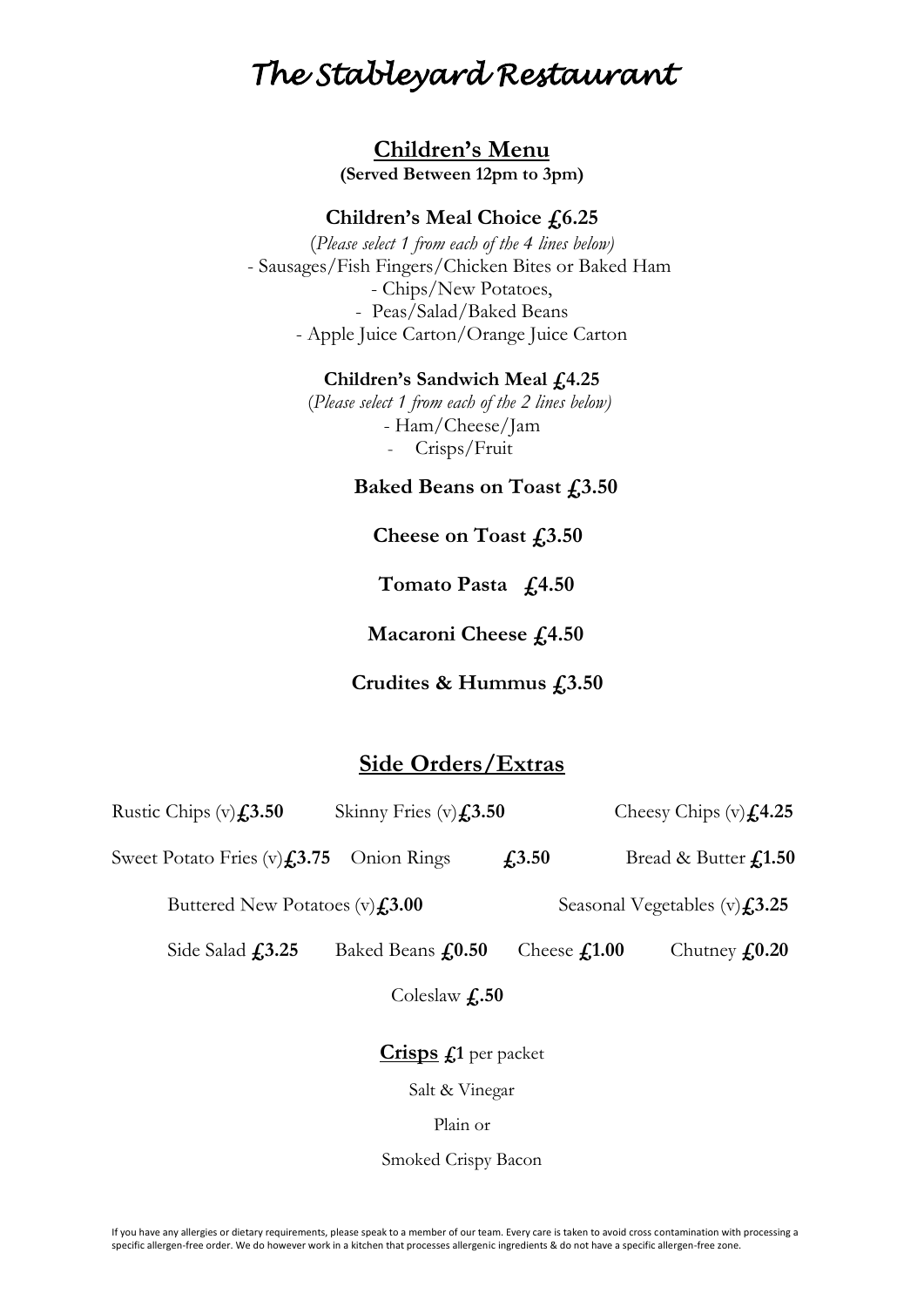## **Sandwiches**

**(Served Between 11:30am – 3pm)** Served on White, Brown, or Gluten-free bread. All Served with a Side Salad

Egg Mayonnaise & Watercress (v)**£5.95**

Cheese & Chutney (v)**£5.95**

Tuna Mayonnaise & Cucumber **£6.25**

Prawns in Marie Rose Sauce & Cucumber **£6.95**

Free Range Chicken, Salad & Mustard Mayonnaise **£6.95**

Bacon, Lettuce & Tomato **£7.00**

Ham & Mustard **£6.25**

Roasted Vegetable & Hummus **£6.50**

Fish Finger Sandwich served with Homemade Tartare Sauce **£4.50**

Chip Butty **£4.00**

Club Sandwich **£9.95** (Toasted Bread, Chicken, Bacon, Tomato & Lettuce with Skinny Fries)

## **TOASTIES**

#### **(Served Between 11:30am – 3pm)**

Served on White, Brown, or Gluten-free bread. All Served with a Side Salad

Cheese & Onion (v) $\textbf{\textit{L}}$ 6.50

Cheese & Ham **£6.95**

Cheese & Tomato (v) **£6.50**

Cheese & Chutney (v) **£6.50**

Bacon, Brie & Cranberry **£7.95**

Goats Cheese, Onion Marmalade & Baked Peppers (v)**£7.25**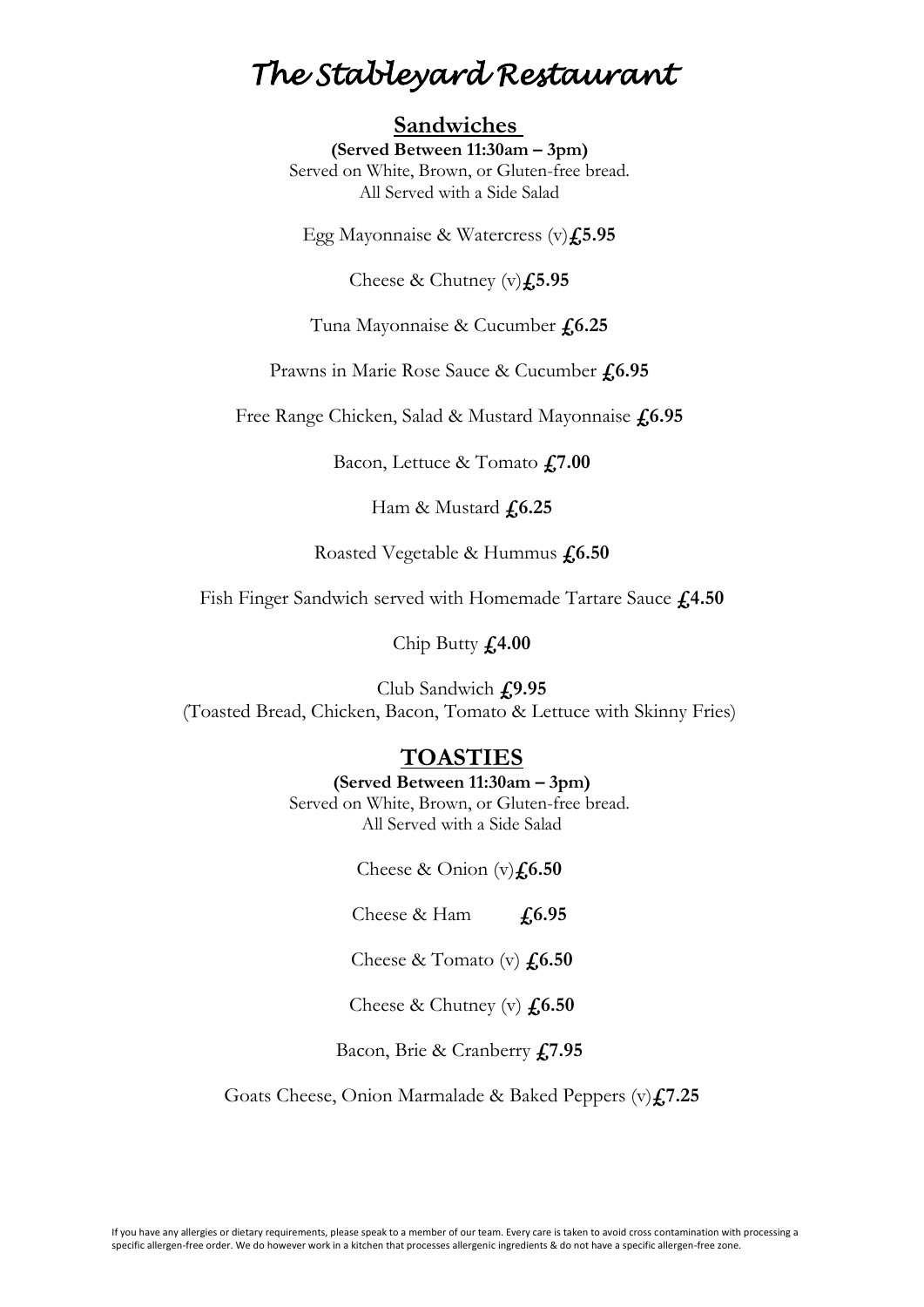## **Afternoon Tea**

### **Cream Tea 1 Scone £6.00 or 2 Scones £8.00**

Served with Tea or Americano (Other drinks are available at additional cost)

Freshly Baked Plain or Fruit Scone Served with Clotted Cream & a Choice of Strawberry or Raspberry Jam.

#### **Savoury Tea 1 Scone £6.00 or 2 Scones £8.00** Served with Tea or Americano

(Other drinks are available at additional cost)

Freshly Baked Cheese Scone Served with Costal Cheddar Cheese & Chutney

#### **Award Winning Toasted Teacake £2.50**

**Buttered Scones**

Plain **£2.00** Fruit **£2.25** Cheese **£2.50**

*(Add Chutney, Strawberry or Raspberry Jam for £1.00)*

## **High Tea**

**(24 hours' notice required, served from 2:30pm onwards)**

#### **Traditional Afternoon Tea £17.50 per person**

Enjoy a Selection of Sandwiches, Freshly Baked Scones with Jam & Clotted Cream, a Selection of delicious Cakes & Slices, all served with Tea or Americano (other drinks are available at additional cost)

#### **Savoury Afternoon Tea £17.50 per person**

Enjoy a Selection of Sandwiches, Freshly Bakes Cheese Scones with Costal Cheddar & Chutney and a Selection of Delicious Pastries, all served with Tea or Americano (other drinks are available at additional cost)

## **Cakes & Desserts**

**Fancy a Tasty Treat?**

**Our Delicious Range of Cakes are available at the Counter, Vegan & Gluten-Free also Available**

#### **Today's Desserts are available on our Special's Board**